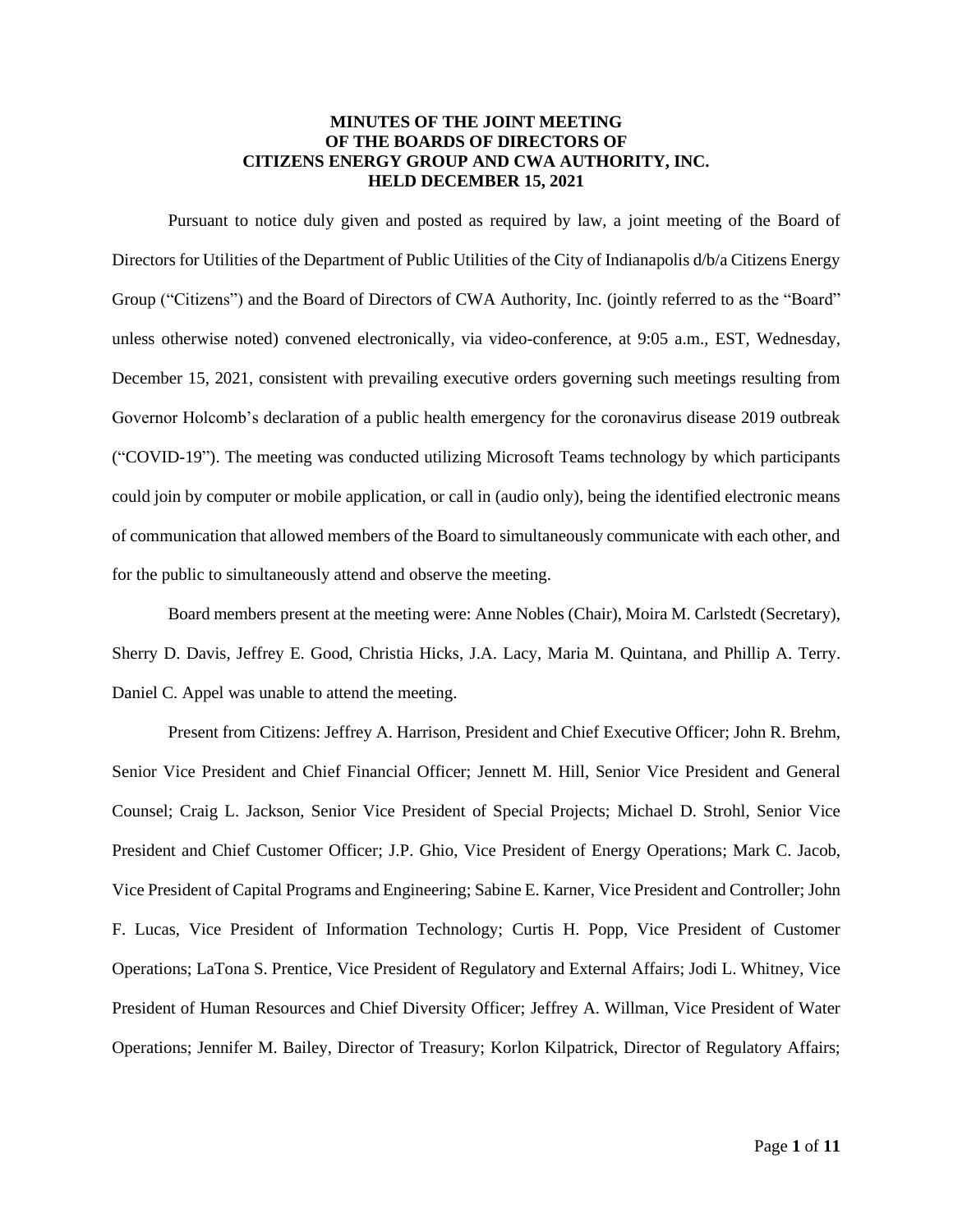Greg Sawyers, Director of Customer Relationships; Joseph Sutherland, Director of Government and External Affairs; and Shannon Stahley, Associate Director of Corporate Affairs.

The meeting was called to order by the Chair of the Board. Members of the Board were pronounced present following a voice roll call by the Secretary. Each of the members of the Board participated in the meeting by using the designated electronic means of communication. The Chair requested Board members recuse themselves from any action items on the agenda if they identified a conflict. No items or conflicts were identified.

The Board considered the minutes of its previous meeting. Upon a motion duly made and seconded, the Board unanimously approved the minutes of the joint meeting of the Board of Directors of Citizens Energy Group and CWA Authority, Inc. held on September 29, 2021 by roll call vote; viz:

#### *YEAS: Carlstedt, Davis, Good, Hicks, Lacy, Nobles, Quintana, and Terry*

As the owner of the outstanding capital stock of Citizens By-Products Coal Company d/b/a Citizens Resources, the Board authorized and appointed Ms. Nobles to serve as proxy of and for the Board of Directors of Citizens Energy Group ("Citizens Board"), to vote such stock at the January 10, 2022 Annual Meeting of the Shareholder of the corporation, or any adjournment of such meeting. Ms. Nobles will have full power and authority to act for and on behalf of the Citizens Board in voting for all the nominees for directors of that corporation consisting of those individuals currently serving as members of this Board, and in the transaction of such other business as may come before that meeting, with full power of substitution and revocation, and further to execute such proxy appointment form(s) or other documents, as may be necessary to carry out the authority so granted by the Citizens Board by roll call vote; viz:

#### *YEAS: Carlstedt, Davis, Good, Hicks, Lacy, Nobles, Quintana, and Terry*

The Chair addressed management's request to approve the filing set forth in Fuel Cost Adjustment 64. Upon a motion duly made and seconded, the Citizens Board unanimously ratified and approved the following resolution by roll call vote; viz:

*YEAS: Carlstedt, Davis, Good, Hicks, Lacy, Nobles, Quintana, and Terry*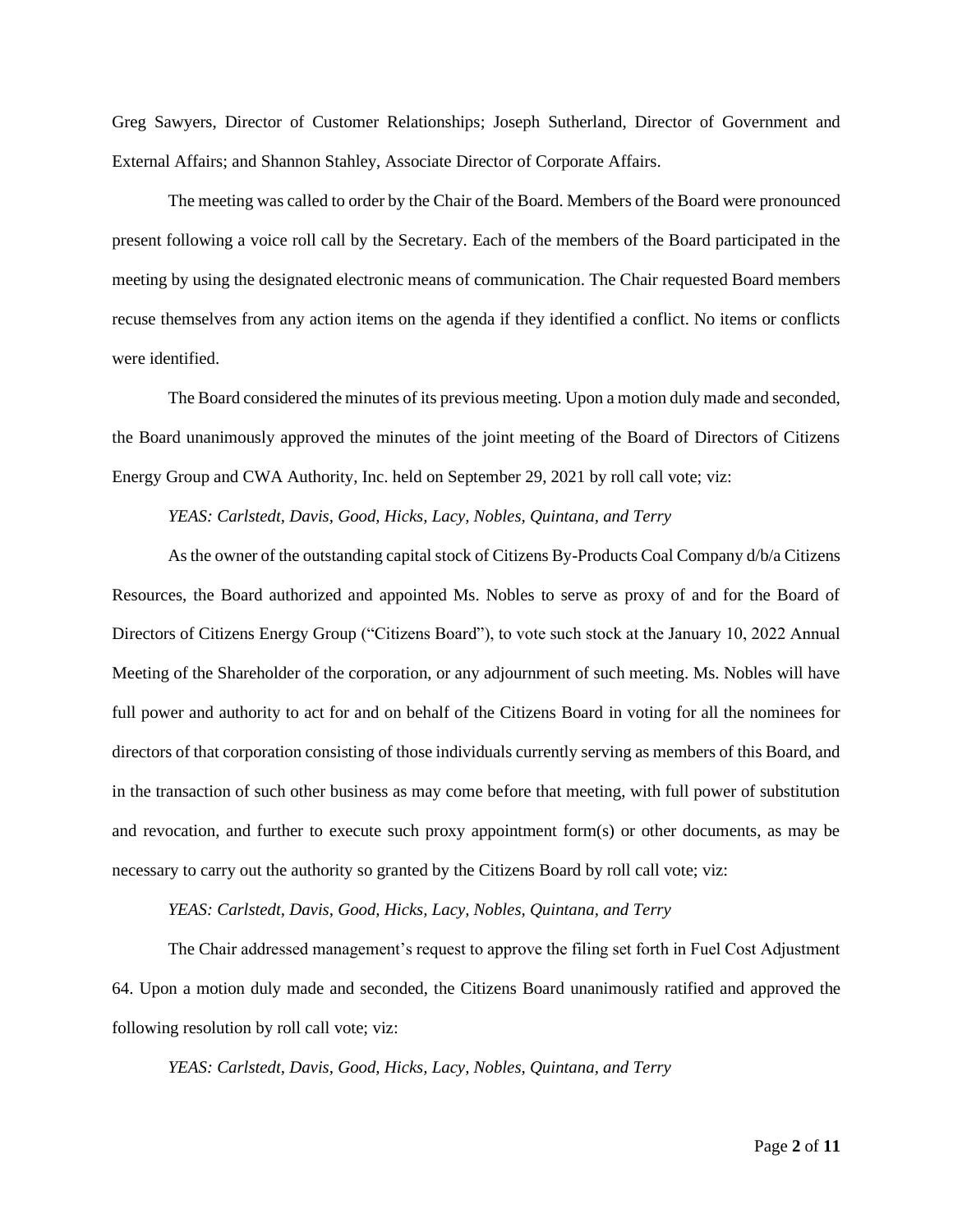**RESOLVED** by the Board of Directors for Utilities of the Department of Public Utilities of the City of Indianapolis that the proposed fuel cost adjustment ("FAC") rate in Cause No. 41969-FAC 64 of \$0.70898, to be effective February 1, 2022 subject to approval by the Indiana Utility Regulatory Commission, is hereby approved and ratified.

The Chair also addressed management's request to approve the filing set forth in Gas Cost

Adjustment 152. Upon a motion duly made and seconded, the Citizens Board unanimously ratified and

approved the following resolution by roll call vote; viz:

*YEAS: Carlstedt, Davis, Good, Hicks, Lacy, Nobles, Quintana, and Terry*

**RESOLVED** by the Board of Directors for Utilities of the Department of Public Utilities of the City of Indianapolis that the updated filing with the Indiana Utility Regulatory Commission ("IURC") for the proposed gas cost adjustment ("GCA") rates in Cause No. 37399-GCA 152 for December 2021, January and February 2022, is hereby approved and ratified. Pursuant to the terms of the monthly GCA mechanism, the management and staff hereby are authorized to modify the GCA rates for December 2021, January and February 2022, in accordance with the terms of the Cause No. 37399-GCA 75 Order and the Order in Cause No. 37399-GCA 152, which were approved by the IURC in November 2021.

The Chair then addressed management's request to approve the filing set forth in Rider  $F -$ 

Universal Service Fund Rider. Upon a motion duly made and seconded, the Citizens Board unanimously

ratified and approved the following resolution by roll call vote; viz:

*YEAS: Carlstedt, Davis, Good, Hicks, Lacy, Nobles, Quintana, and Terry*

**RESOLVED** by the Board of Directors for Utilities of the Department of Public Utilities of the City of Indianapolis that the Rider  $F -$  Universal Service Fund Rider Compliance filing made with the Indiana Utility Regulatory Commission effective October 1, 2021 is hereby ratified and approved.

The Chair addressed management's request to approve the amended list of representatives for the

State Revolving Fund and Preliminary Engineering Report (SRF/PER). Upon a motion duly made and

seconded, the Board of Directors of CWA Authority, Inc. unanimously approved the following resolution

by roll call vote; viz:

*YEAS: Carlstedt, Davis, Good, Hicks, Lacy, Nobles, Quintana, and Terry*

**WHEREAS**, CWA Authority, Inc. of Indianapolis, Indiana, herein called CWA, has plans for a municipal water pollution control project to meet State and Federal regulations, such as the NPDES discharge limitations, and intends to proceed with the construction of such works; and

**WHEREAS**, CWA has adopted this Resolution dated December 15, 2021.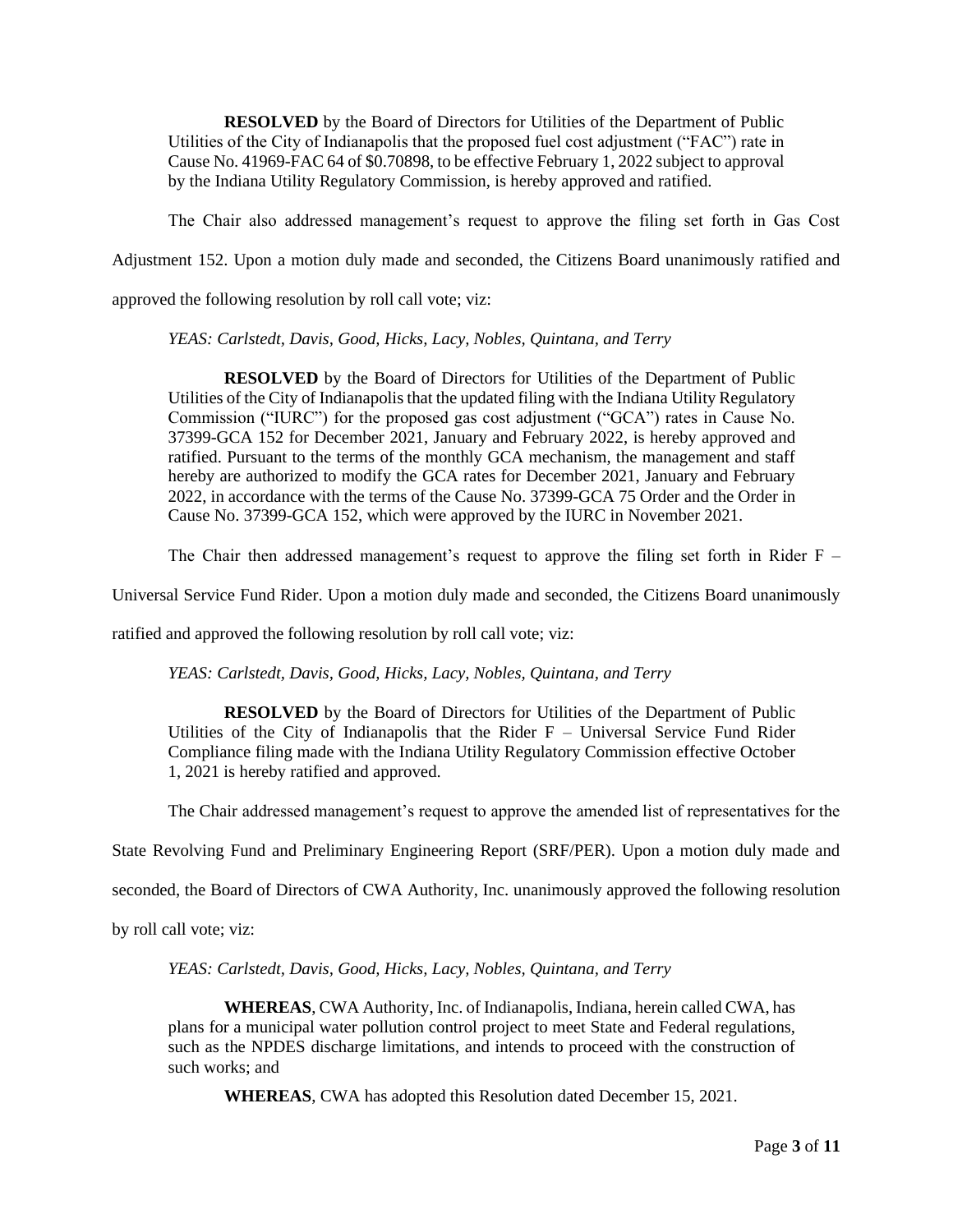**NOW, THEREFORE, BE IT RESOLVED BY THE BOARD OF DIRECTORS OF CWA AUTHORITY, INC.**, the governing body of said CWA, that Jennifer M. Bailey, John R. Brehm, and Jeffrey A. Harrison be authorized to make application for a State Revolving Fund ("SRF") Loan and provide SRF Loan Program such information, data and documents pertaining to the loan process as may be required, and otherwise act as the authorized representative of CWA; and

**RESOLVED**, that CWA agrees to comply with the Indiana Finance Authority, State of Indiana and Federal requirements, as they pertain to SRF; and

**RESOLVED FURTHER**, that two copies of the resolution be prepared and submitted as part of the CWA Preliminary Engineering Report.

Next, the Chair invited Mr. Good to provide a report of the Audit and Risk Committee (the "Audit Committee"). Mr. Good reported that Ms. Karner presented to the Audit Committee the preliminary Fiscal Year (FY) 2021 Year-End Financial Statements for Citizens Energy Group and CWA Authority, Inc. He reported that overall net income was up \$18 million from the prior year, in part due to the refinancing of wastewater utility bonds. He noted that liquidity for the enterprise remains strong and sufficient to meet cash requirements. Mr. Good further reported that the external auditor (Deloitte and Touche LLP) provided its annual report on the year-end financials and informed the Audit Committee that the audit was complete and that the auditors expect to issue a clean opinion.

Mr. Good informed the Board that the Audit Committee was satisfied with the preliminary FY 2021 Year-End Financial Statements for Citizens Energy Group and CWA Authority, Inc. and recommended approval to the Board. Following discussion, and upon a motion duly made and seconded, the Board unanimously approved the preliminary FY 2021 Year-End Financial Statements for Citizens Energy Group and CWA Authority, Inc. by roll call vote; viz:

## *YEAS: Carlstedt, Davis, Good, Hicks, Lacy, Nobles, Quintana, and Terry*

Mr. Good also reported that Ms. Shunk provided the Audit Committee with an update on internal audit activities. He noted that Ms. Shunk reported that the planned audit projects for the 2020/2021 Internal Audit year were complete and that the department's current audit plan remains on track for timely completion.

Mr. Good concluded his report to the Board by noting that the Audit Committee also received its annual report from Citizens' Ethics Committee with no concerns reported.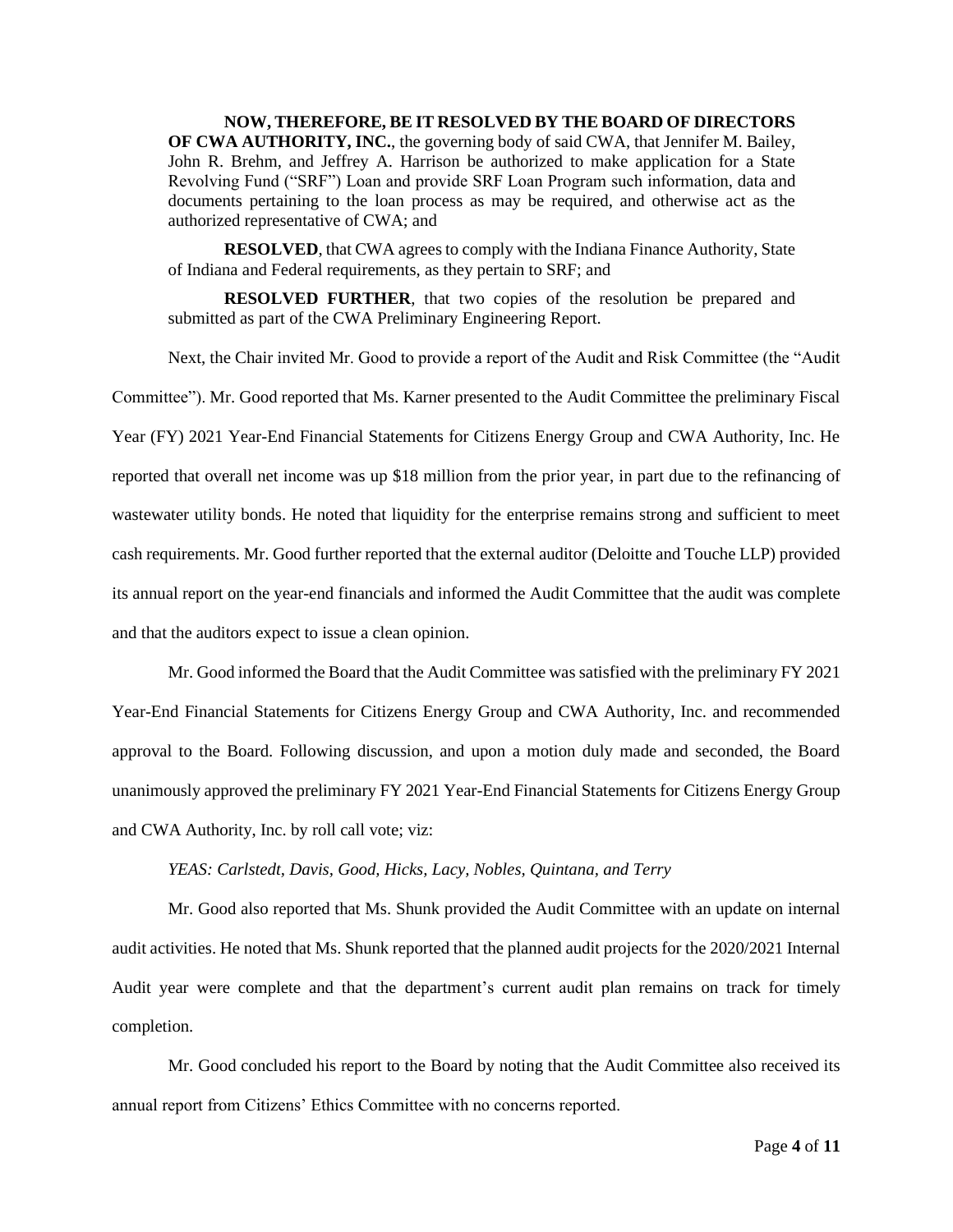The Chair next invited Mr. Terry to provide a report from the Compensation and Finance Committee (the "Committee"). Mr. Terry reported that Ms. Whitney presented to the Committee the proposed executive compensation distributions for eligible officers, including an overview of the results for the 2021 Short-Term Incentive Pay ("STIP") plan, and that the Committee recommended approval of the executive compensation distributions. Following discussion, and upon a motion duly made and seconded, the Citizens Board unanimously approved the following resolution by roll call ; viz:

*YEAS: Carlstedt, Davis, Good, Hicks, Lacy, Nobles, Quintana, and Terry*

**WHEREAS,** the Compensation and Finance Committee ("Committee") evaluated the 2021 incentive and deferred compensation of executive officers employed by the Board of Directors ("Board") for Utilities of the Department of Public Utilities of the City of Indianapolis (d/b/a "Citizens Energy Group") that must be approved by the Board, if payable to officers;

**WHEREAS,** in evaluating the officers' 2021 incentive and deferred compensation, the Committee has received from its delegates the estimated payments to officers that are payable under the Fiscal Year (FY) 2021 Short Term Incentive Pay ("STIP") Plan, under the Restoration Policy for Citizens Energy Group (as amended and restated effective January 1, 2016) ("Restoration Policy"), and under the Revised Citizens Energy Group Severance Pay Program (as amended and restated effective May 15, 2015 for grandfathered officers) ("Severance Program"), all as identified as compensation component payment approvals on Exhibit A hereto; and

**WHEREAS,** at a meeting of the Committee duly called and conducted on December 15, 2021, the Committee determined that it should recommend that the Board adopt a resolution approving all (i) 2021 STIP Plan payments due to officers, (ii) 2021 Restoration Policy payments due to eligible officers, (iii) and payments for taxes under the Severance Program due for 2021 to officers grandfathered under that program.

**WHEREAS,** the Board has determined that all FY2021 STIP Plan distributions are due and payable to officers;

**WHEREAS,** the Board has determined that all 2021 Restoration Policy payments are due and payable to eligible officers; and

**WHEREAS,** the Board has also determined that all payments for taxes under the Severance Pay Program due for 2021 to officers grandfathered under that program are due and payable;

**NOW, THEREFORE, BE IT RESOLVED** by the Board of Directors for Utilities of the Department of Public Utilities of the City of Indianapolis, that:

**SECTION 1.** The FY2021 STIP Plan payments due to Citizens Energy Group officers are hereby approved.

**SECTION 2.** The Restoration Policy payments due to eligible Citizens Energy Group officers for 2021 are hereby approved.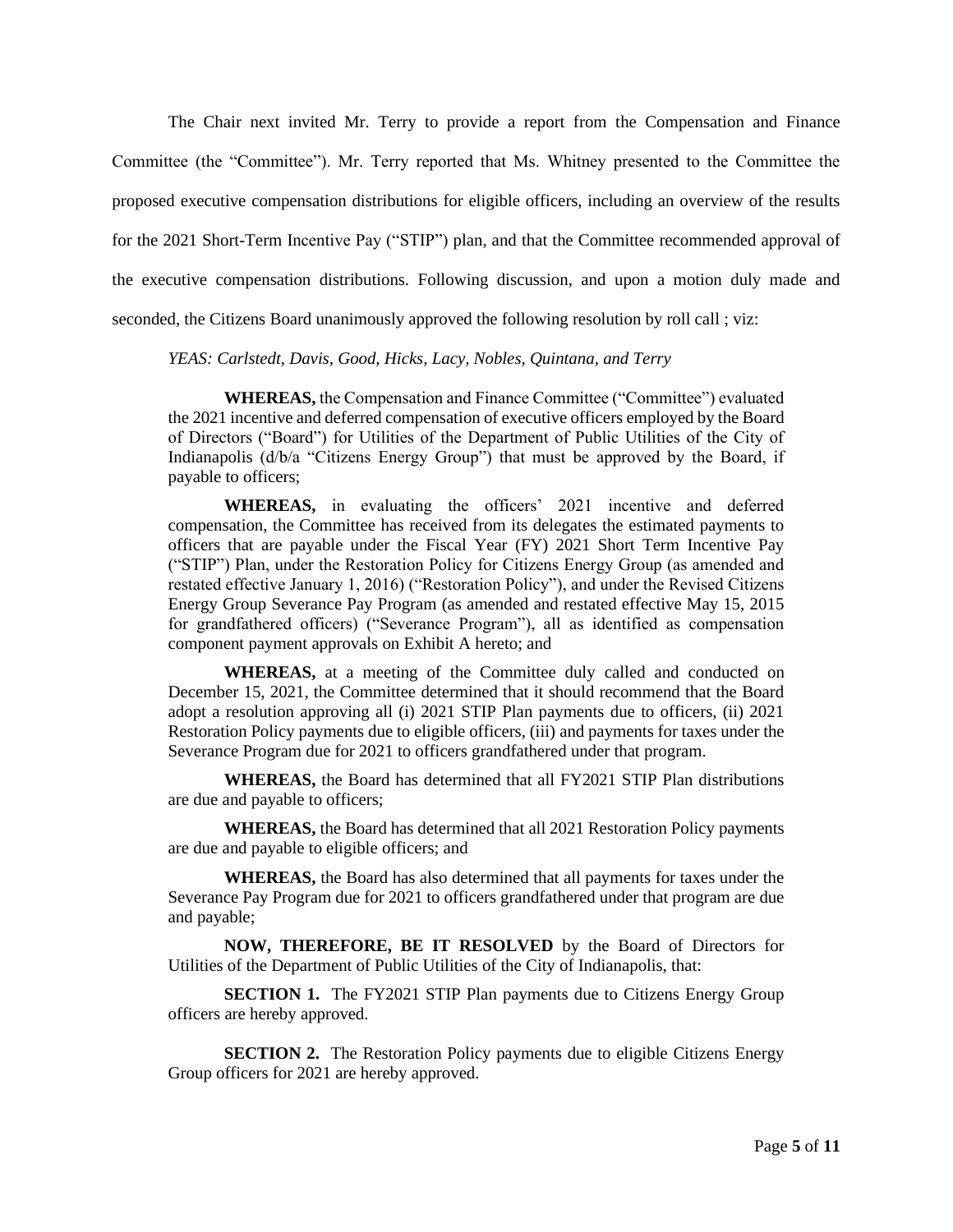**SECTION 3.** The payments for taxes under the Severance Program due for 2021 to officers of Citizens Energy Group grandfathered under the program are hereby approved.

Mr. Terry next reported on the Committee's progress concerning the retention of a compensation consultant for 2022. He noted that after careful review and consideration of seven proposals by a subcommittee (which included two Committee members, two officers and the Board Chair), the Committee selected the incumbent, Willis Towers Watson ("WTW"), as the executive compensation consultant for 2022. He noted that given the firm's experience in the industry, its qualified staff, and the firm's various engagements in the sector, WTW was the most qualified firm to engage in this work and therefore, the Committee recommended the retention of WTW to the Board for 2022. Following discussion, and upon motion duly made and seconded, the Citizens Board unanimously approved the retention of WTW for 2022, by roll call; viz:

## *YEAS: Carlstedt, Davis, Good, Hicks, Lacy, Nobles, Quintana, and Terry*

Mr. Lacy provided a report from the Wastewater Resources Executive Committee (the "Wastewater Committee"). Mr. Lacy reported that the Wastewater Committee held a joint meeting with the Water Resources Executive Committee (the "Water Committee") on November 17, 2021. He reported that Ms. Karner's financial report highlighted that financial performance for the wastewater utility is consistent with expectations, noting that EBITDA (Earnings Before Interest, Taxes, Depreciation and Amortization) is not sufficient to cover capital needs, which is not expected to change until the consent decree is completed. Mr. Lacy further reported that the wastewater utility's outstanding long-term debt amounted to \$1.9 billion. He also reported that Mr. Willman provided an operational update highlighting wastewater's plans to expand its service into Shelby County, subject to regulatory approval, as well as a forecast of capital expenditures through 2026.

Next, Ms. Hicks provided a report from the Water Committee. She reported that water net earnings were on target and that EBITDA is sufficient to cover capital needs, noting that as capital expenditures increase, sustaining this coverage may prove to be challenging. She also reported that the Water Committee reviewed the key findings of the Central Indiana Regional Water Study sponsored by the Indiana Finance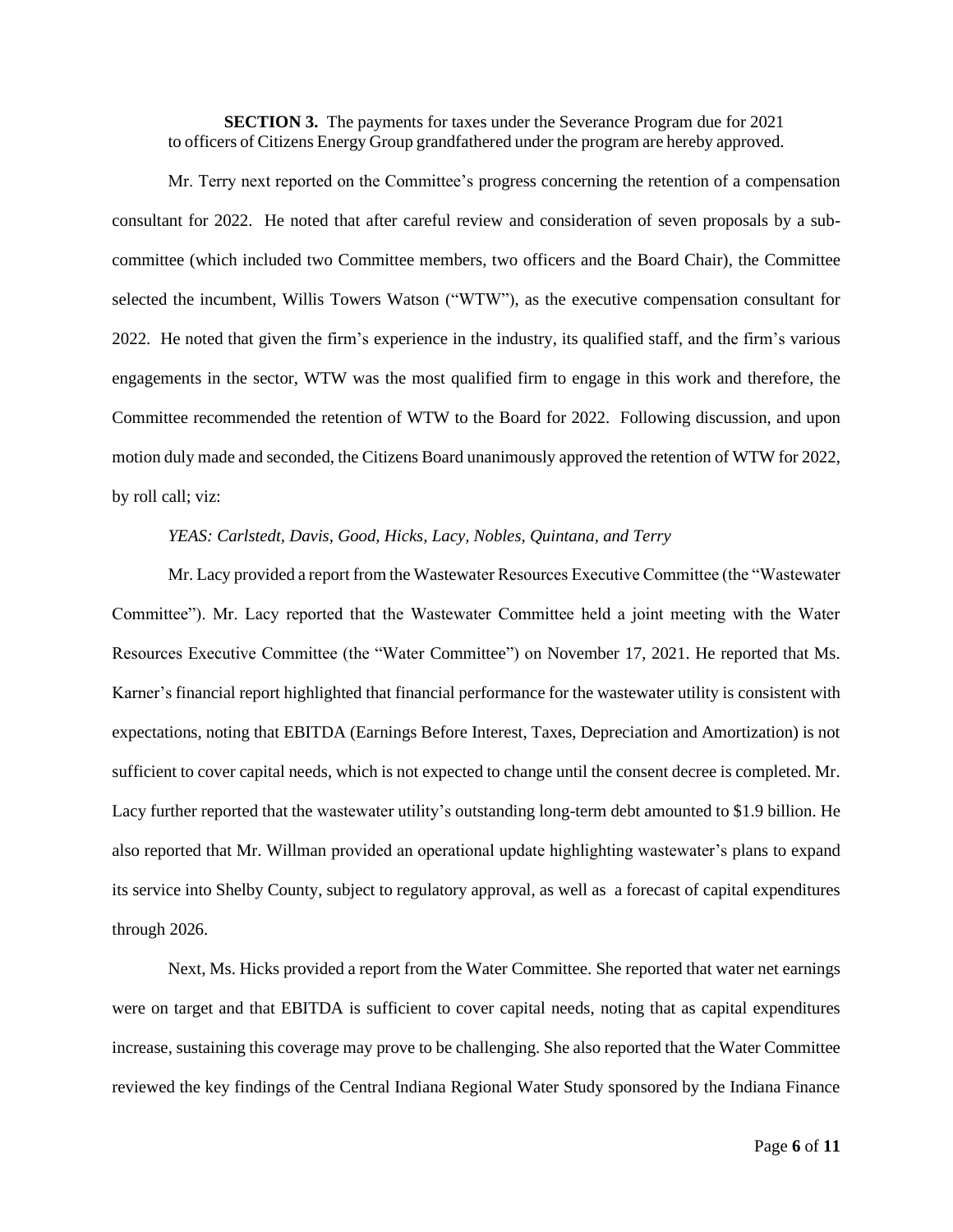Authority. She reported that the study confirmed and validated management's projected plans to address water supply needs for the water utility's service territory. After recognizing the team for its various awards, including the construction of the Citizens Reservoir, Ms. Hicks concluded her report informing the Board that the construction of a new rock ramp on the White River near Riverside Park was completed in November 2021, ahead of schedule and \$1 million under budget.

Thereafter, Ms. Nobles provided a report from the Energy Resources Executive Committee (the "Energy Committee"). She reported that the Energy Committee held its meeting on November 17, 2021, which included a financial report from Ms. Karner concerning the energy utility system. She reported that gas net earnings were better than expected, primarily due to a decrease in operating and maintenance expenses. She also reported that EBITDA was sufficient to cover capital expenditures at this time. She noted that net earnings for the thermal business units were not as strong as expected primarily due to lower than anticipated load, lower demand, and decreased revenues attributable to the extended effects of the public health emergency caused by the COVID-19 pandemic. She also reported that although the steam utility did not have sufficient EBITDA to cover its capital expenditures, chilled water's EBITDA was sufficient to cover its capital expenses despite the decline in earnings. Ms. Nobles reported that Mr. Ghio provided a report to the Energy Committee concerning winter gas bill projections, a recent gas incident, a proposed gas distribution system expansion into Shelby County, and gas storage wholesale service opportunities.

Ms. Nobles also reported that the Energy Committee considered and approved a list of individuals authorized to perform banking transactions on behalf of the enterprise and requested that the Citizens Board ratify and approve the same. Upon a motion duly made and seconded, the Citizens Board unanimously ratified and approved the list of individuals authorized to perform banking transfers, attached as Exhibit "A", by roll call ; viz:

## *YEAS: Carlstedt, Davis, Good, Hicks, Lacy, Nobles, Quintana, and Terry*

The Chair invited Mr. Jackson to provide a financial report. Mr. Jackson reported that, two months into the fiscal year, current projections for fiscal year 2022 were on track and within budget. He also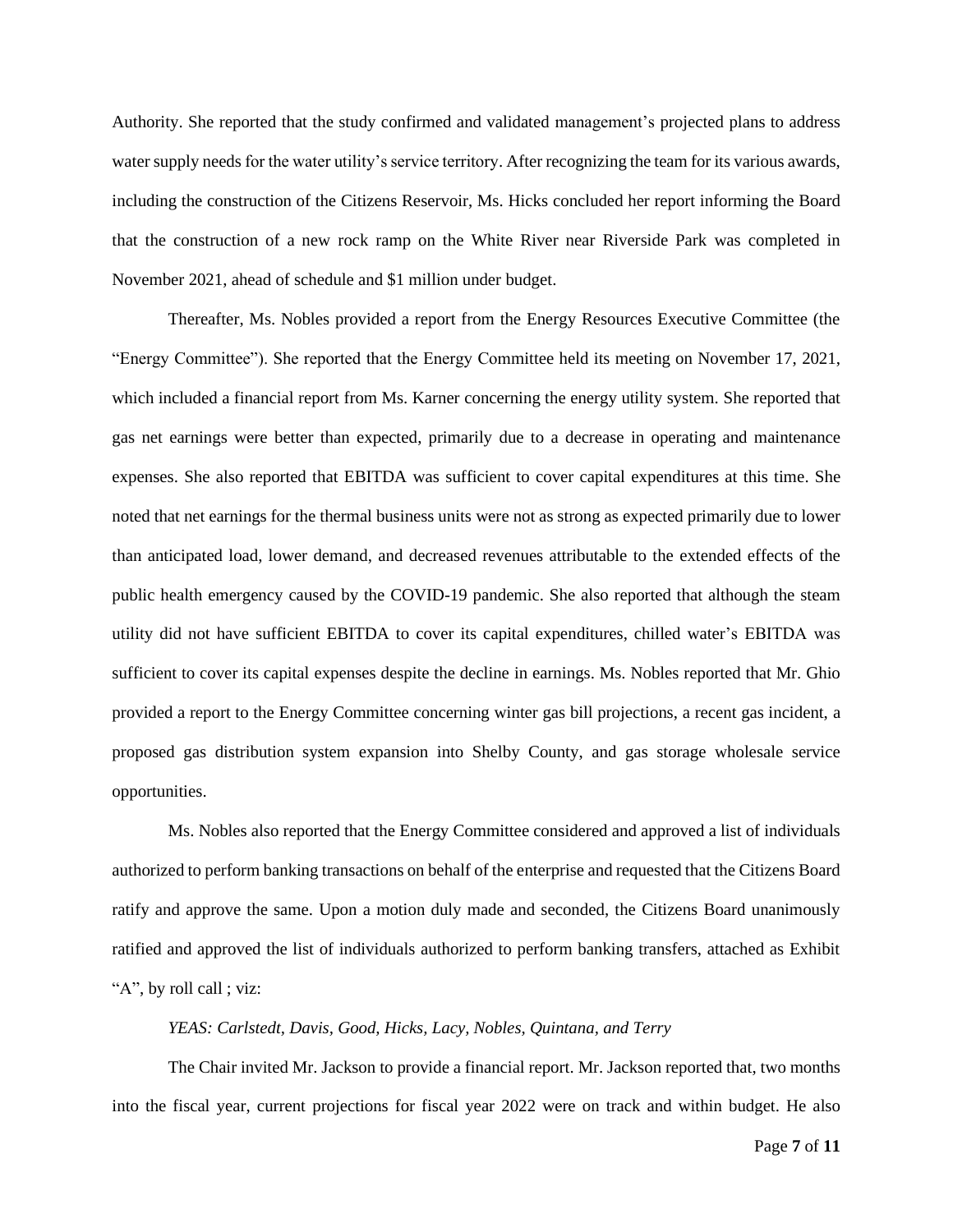reported that following a review, pension costs decreased by \$7.7 million, in part driven by interest rate changes.

The Chair invited Mr. Harrison to present highlights of the "Promise of the Trust" report. Mr. Harrison remarked that in the face of a pandemic, Citizens has been unwavering in its commitment to the mission of the Trust. In its commitment to provide safe, reliable service, Mr. Harrison highlighted the Citizens Gas' performance during a disruption to the nation's natural gas production facilities in February 2021 due to an anomalous event of severe cold temperatures in Texas and Oklahoma. He reported that due to infrastructure investment, availability of storage assets and strategic planning of our natural gas portfolio, Citizens Gas was able to mitigate the financial impact to Citizens Gas customers, including an annual net reduction to customers' gas bills of approximately \$38 per customer.

Mr. Harrison also highlighted Citizens Water's Lead Service Line Replacement Program ("Replacement Plan"), which it filed with the Indiana Utility Regulatory Commission ("IURC") in August 2021. He noted that if the proposed five-year Replacement Plan is approved by the IURC, up to 75,000 water service lines will be replaced, which equates to an expenditure of approximately \$22.5 million over a five-year period and the replacement of over 2,500 customer-owned lead service lines in the Indianapolis area accompanied with a cost recovery plan for the expenses.

Mr. Harrison also discussed Citizens' benchmarks with other Indiana utilities. He reported that, among the regulated gas utilities in Indiana, Citizens Gas provided its customers with the lowest natural gas bill for the 12 months ended October 2021.

Mr. Harrison also reported on customer assistance noting that Citizens continues to enter into flexible arrangements with customers, which can extend for up to 12 months. He reported that in 2021, Citizens entered into nearly 50,000 flexible payment arrangements with customers, representing a 9 percent increase over pre-pandemic years. He further reported that through fiscal year 2021, Citizens applied over \$1.8 million in assistance to more than 14,800 customers from the Universal Service Program and Warm Heart Warm Home Foundation, or Low-Income Customer Assistance Program.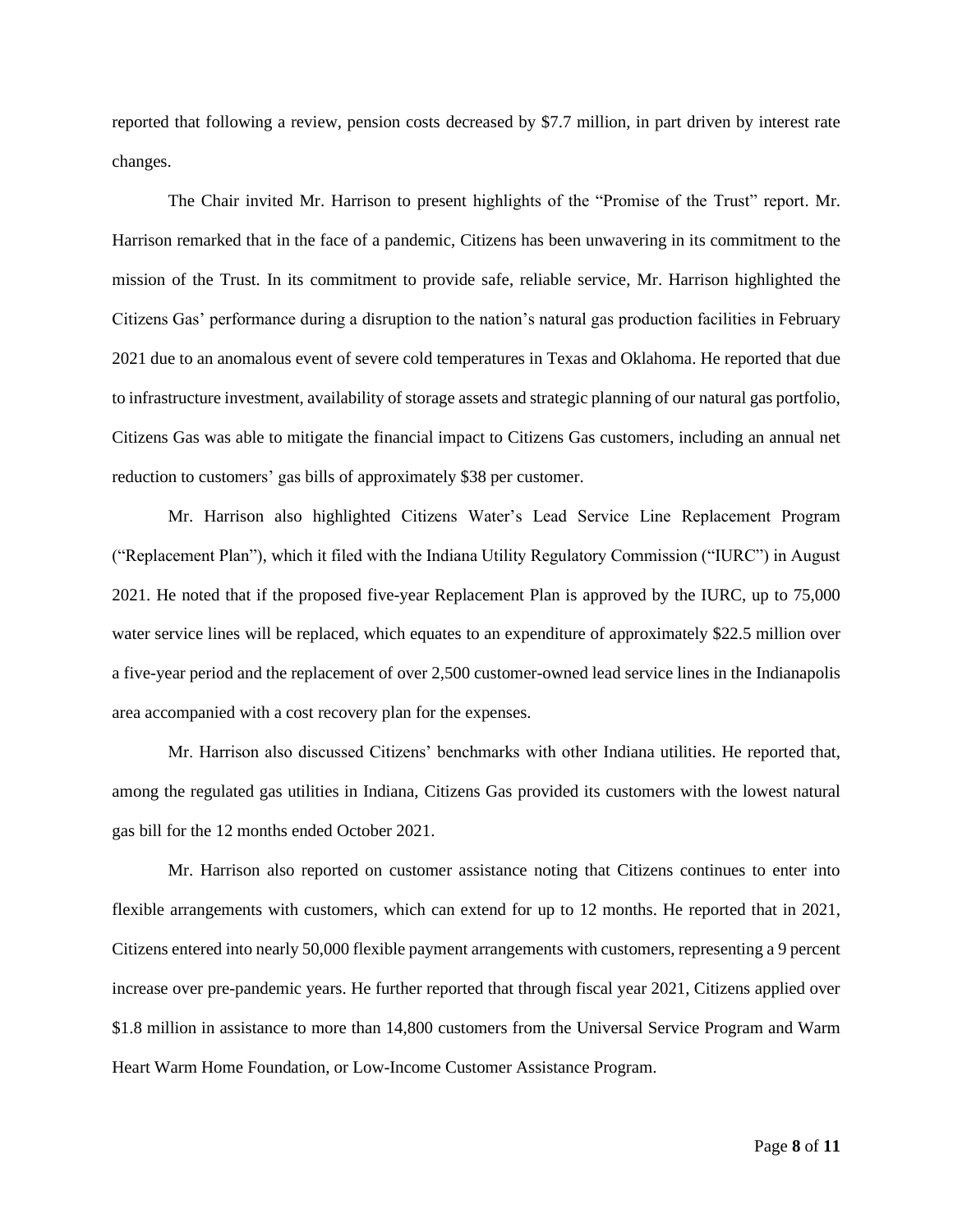Mr. Harrison concluded his report by providing an update on certain external activities, including Citizens' involvement in the Business Equity for Indy (BEI) initiative. He noted that BEI is a joint effort of the Central Indiana Corporate Partnership, the Indy Chamber, in collaboration with the Indianapolis Urban League, to grow a more inclusive business climate and build greater equity and economic opportunity for the Indy Regions' Black residents and people of color. Mr. Harrison reported that in BEI's first year, 150 companies invested countless dollars and hours in support of BEI's objectives.

Following Mr. Harrison's report, Mr. Popp was invited to present his report on Customer Service. Mr. Popp provided an overview of various projects to enhance the customer experience, including the Utility Helper initiative and the launching of the Affordability Team. He acknowledged Citizens' challenges this year with respect to customer satisfaction but emphasized Citizens' commitment to continue to work diligently on behalf of its customers. This includes new initiatives for 2022, such as enhancing the navigation of the external website, selection and implementation of a new field service management software program and continued enrollment into Citizens' billing and payment plans.

Mr. Sawyers also provided an overview of customer assistance programs, including the Warm Heart Warm Home Foundation, Inc. Mr. Sawyers reported that Citizens continues to encourage customers to apply for utility bill assistance, especially because 2022 will serve as a banner year for funding with the addition of and increases in emergency federal funding for gas, water and wastewater services through September 2023.

The Board then addressed certain governance matters. Upon a motion duly made and seconded, the Citizens Board unanimously approved the following resolution concerning the Warm Heart Warm Home Foundation, Inc., by roll call vote; viz:

#### *YEAS: Carlstedt, Davis, Good, Hicks, Lacy, Nobles, Quintana, and Terry*

**RESOLVED**, by the Board of Directors for Utilities of the Department of Public Utilities of the City of Indianapolis that each of the individuals listed below are hereby appointed to serve as a director of the Board of Directors of Warm Heart Warm Home Foundation, Inc. for a term of one (1) year, or until his or her successor is appointed and qualified: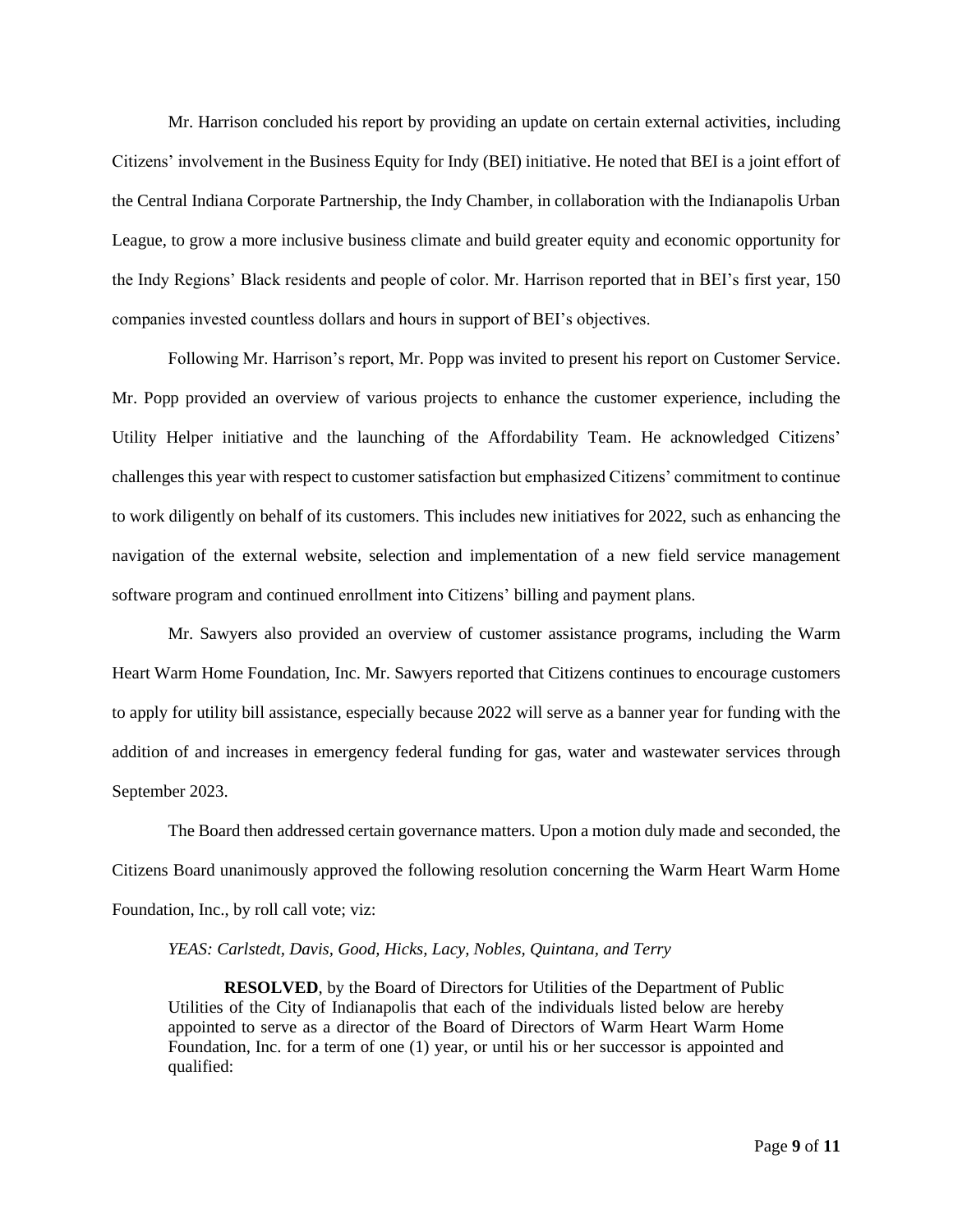Jodi Whitney

Michael Allen Jeff Ford Korlon Kilpatrick Melissa Lawson Shannon Stahley Jennifer Stansberry

Upon a motion duly made and seconded, the Citizens Board unanimously approved the following

resolution concerning Citizens Investment Collaboration on Neighborhoods, Inc., by roll call vote; viz:

*YEAS: Carlstedt, Davis, Good, Hicks, Lacy, Nobles, Quintana, and Terry*

**RESOLVED**, by the Board of Directors for Utilities of the Department of Public Utilities of the City of Indianapolis that each of the individuals listed below are hereby appointed to serve as a director of the Board of Directors of Citizens Investment Collaboration on Neighborhoods, Inc. for a term of one (1) year, or until his or her successor is appointed and qualified:

| Steve Berube           | Jonathan "J.P." Ghio | Rhonda Harper |
|------------------------|----------------------|---------------|
| Jennifer Mentink       | Jennifer Stansberry  | John Trypus   |
| Alejandro "Alex" Valle | Phil Zbojniewicz     |               |

Upon a motion duly made and seconded, the Citizens Board unanimously approved the following

resolution concerning the Service Advisory Board, by roll call vote; viz:

*YEAS: Carlstedt, Davis, Good, Hicks, Lacy, Nobles, Quintana, and Terry*

**RESOLVED**, by the Board of Directors for Utilities of the Department of Public Utilities of the City of Indianapolis that, and pursuant to its recognition and continued maintenance of the Service Advisory Board (SAB), David C. George is hereby appointed to serve as the Chair of the SAB for a term of one (1) year or until his successor is appointed and qualified.

Following discussion, the Chair recognized the Board's participation in support of the Warm Heart

Warm Home Foundation, Inc. She also acknowledged and thanked management and staff for their

unwavering commitment to delivering on the mission of the Trust during the pandemic.

The Chair then reported that on December 6, 2021, the Board of Trustees of Citizens Energy Group

held its annual meeting where each eligible member of the Board of Directors was reappointed to serve on

the Board for another term, effective January 1, 2022.

There being no further business, the Chair adjourned the meeting.